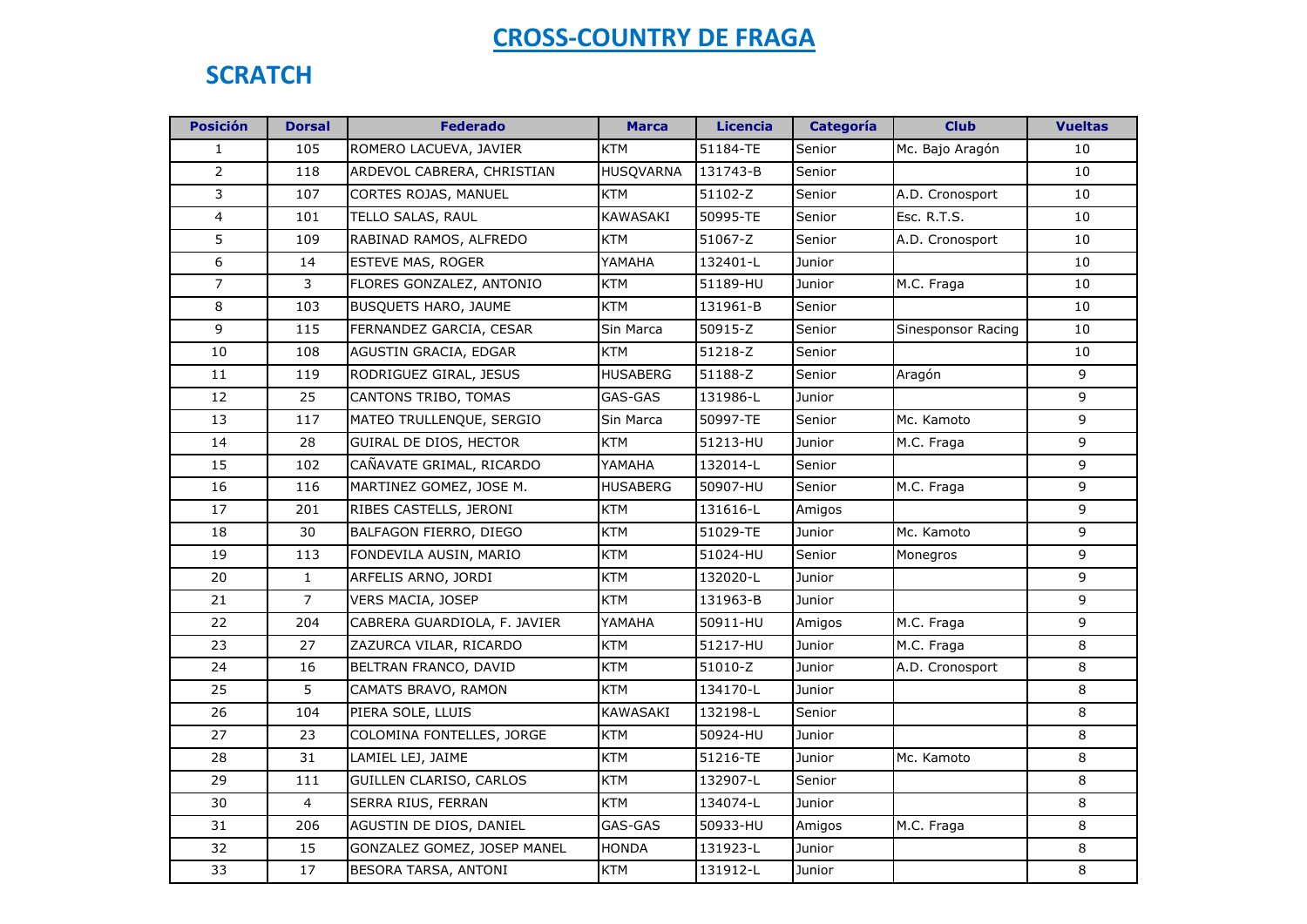| 34 | 29             | LLOBET PARIS, RAMON          | GAS-GAS      | 133013-L | Junior        |                   | 8              |
|----|----------------|------------------------------|--------------|----------|---------------|-------------------|----------------|
| 35 | 34             | COMIN GONZALO, FERNANDO      | <b>HONDA</b> | 51163-Z  | Junior        | Mc. Andorra       | 8              |
| 36 | 13             | PIÑOL CAMI, JORDI            | <b>KTM</b>   | 132405-L | Junior        |                   | 8              |
| 37 | $\overline{2}$ | VILA ABELLANA, JAUME         | <b>KTM</b>   | 134061-L | Junior        | Independente      | 8              |
| 38 | 110            | MEDIEL TREBOL, JOSE ANGEL    | YAMAHA       | 51215-Z  | Senior        | <b>Trial Muel</b> | 8              |
| 39 | 20             | VAGUER CARDONA, JORDI        | <b>KTM</b>   | 131913-L | Junior        |                   | 8              |
| 40 | 202            | CATAFAL RODRIGUEZ, JAVIER    | <b>HONDA</b> | 132009-T | Amigos        |                   | 8              |
| 41 | 24             | REALES ROMERO, JUAN D.       | <b>KTM</b>   | 50923-HU | Junior        |                   | 8              |
| 42 | 19             | SUGARAÑES CREUS, VICENC      | <b>KTM</b>   | 132823-B | Junior        |                   | 8              |
| 43 | 33             | VALLES PALOS, JOSE MANUEL    | <b>KTM</b>   | 51053-TE | Junior        | Mc. Kamoto        | 8              |
| 44 | 10             | LASHERAS CARDIEL, ANGEL LUIS | <b>KTM</b>   | 51180-Z  | Junior        |                   | $\overline{7}$ |
| 45 | 203            | ZAZURCA VILAR, ROBERTO       | <b>KTM</b>   | 50983-HU | Amigos        | M.C. Fraga        | $\overline{7}$ |
| 46 | 32             | GÜALLAR PIQUER, ALEJANDRO    | YAMAHA       | 51212-TE | Junior        | Mc. Kamoto        | $\overline{7}$ |
| 47 | 18             | FALGUERA VILAMAJO, ORIOL     | GAS-GAS      | 131957-L | Junior        |                   | $7^{\circ}$    |
| 48 | 26             | VALERA NAVARRO, JAVIER       | YAMAHA       | 50938-HU | Junior        | M.C. Fraga        | 6              |
| 49 | 6              | GARCIA TEMPRANO, DAVID       | KAWASAKI     | 51078-Z  | Junior        | Esc. R.T.S.       | 6              |
| 50 | 21             | FILLOLA HERNÁNDEZ, ISMAEL    | <b>KTM</b>   | 51063-Z  | Junior        | A.D. Cronosport   | 6              |
| 51 | 89             | MONTANER SOTA, JOAN          | <b>TM</b>    | 133185-B | Junior        |                   | 5              |
| 52 | 8              | GASCON ZAPATA, ARTURO        | KAWASAKI     | 50996-Z  | Junior        | Esc. R.T.S.       | 5              |
| 53 | 72             | CONSUL REQUENA, DANIEL       | YAMAHA       | 50904-HU | Junior        | M.C. Fraga        | $\overline{4}$ |
| 54 | 12             | HERRERA TELLO, PABLO         | <b>KTM</b>   | 51106-Z  | Junior        | Esc. R.T.S.       | $\overline{4}$ |
| 55 | 114            | LAPENA SUELVES, CESAR        | <b>KTM</b>   | 51098-HU | Senior        | Monegros          | $\mathbf{3}$   |
| 56 | 22             | VALLS ROC, JOSE VICENTE      | YAMAHA       | 51064-Z  | <b>Junior</b> | A.D. Cronosport   | 3              |
| 57 | 205            | AGUSTIN DE DIOS, GREGORIO    | <b>KTM</b>   | 50934-HU | Amigos        | M.C. Fraga        | $2^{\circ}$    |
| 58 | 11             | CODINES DUAIGÜES, ISAAC      | YAMAHA       | 132276-L | Junior        |                   | $2^{\circ}$    |
| 59 | 106            | LOPEZ GUERRERO, SEBASTIAN P. | <b>KTM</b>   | 133933-L | Senior        |                   | $\mathbf{1}$   |
| 60 | 112            | MAZA HURTADO, RAMON          | <b>HONDA</b> | 50929-HU | Senior        | Monegros          | $\mathbf{1}$   |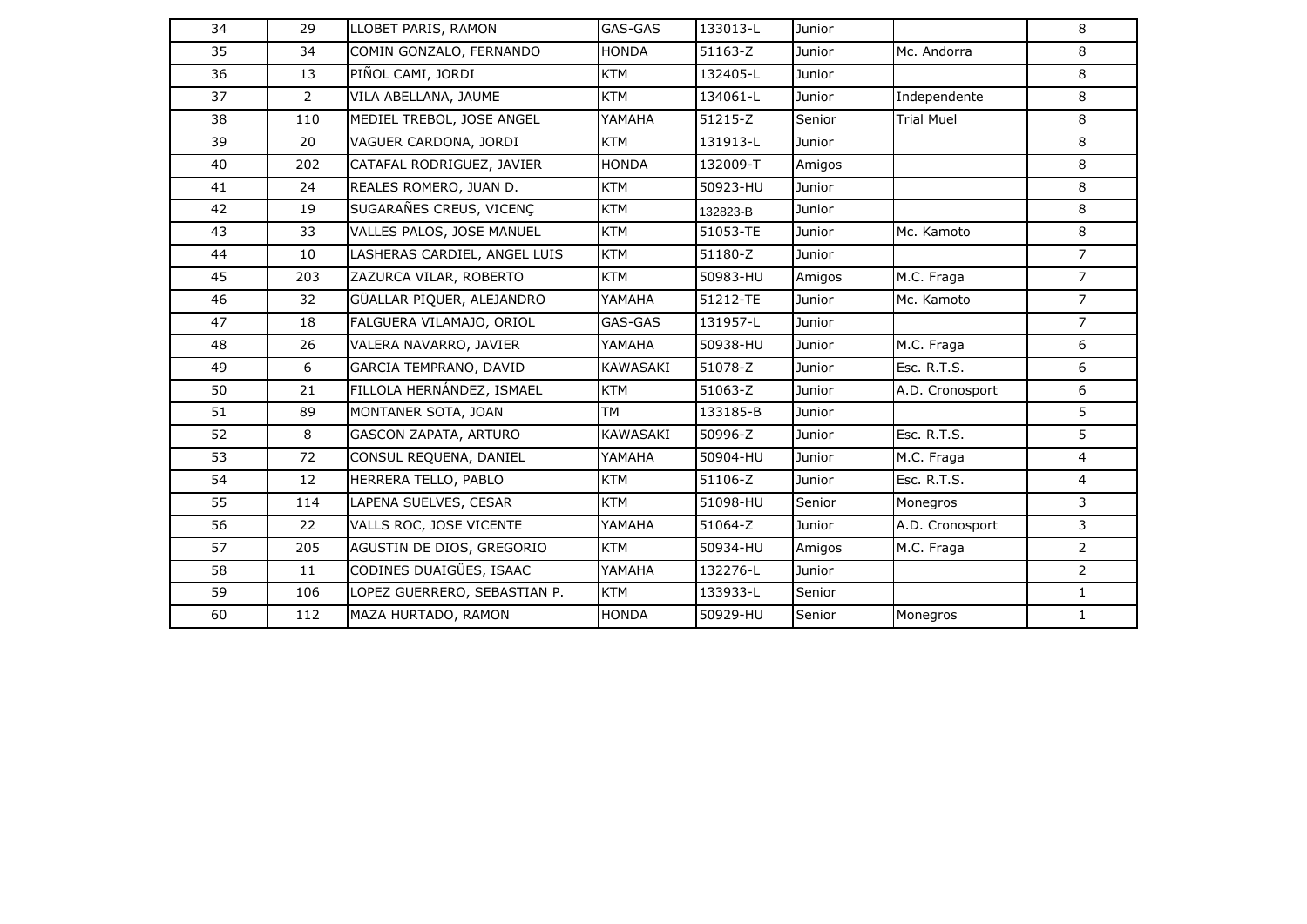### **SENIOR**

| <b>Posición</b> | <b>Dorsal</b> | <b>Federado</b>              | <b>Marca</b>     | <b>Licencia</b> | <b>Categoría</b> | <b>Club</b>        | <b>Vueltas</b> |
|-----------------|---------------|------------------------------|------------------|-----------------|------------------|--------------------|----------------|
| 1               | 105           | ROMERO LACUEVA, JAVIER       | <b>KTM</b>       | 51184-TE        | Senior           | Mc. Bajo Aragón    | 10             |
| $\overline{2}$  | 118           | ARDEVOL CABRERA, CHRISTIAN   | <b>HUSQVARNA</b> | 131743-B        | Senior           |                    | 10             |
| 3               | 107           | CORTES ROJAS, MANUEL         | <b>KTM</b>       | 51102-Z         | Senior           | A.D. Cronosport    | 10             |
| $\overline{4}$  | 101           | TELLO SALAS, RAUL            | KAWASAKI         | 50995-TE        | Senior           | Esc. R.T.S.        | 10             |
| 5.              | 109           | RABINAD RAMOS, ALFREDO       | <b>KTM</b>       | 51067-Z         | Senior           | A.D. Cronosport    | 10             |
| 6               | 103           | BUSQUETS HARO, JAUME         | <b>KTM</b>       | 131961-B        | Senior           |                    | 10             |
| $\overline{7}$  | 115           | FERNANDEZ GARCIA, CESAR      | Sin Marca        | 50915-Z         | Senior           | Sinesponsor Racing | 10             |
| 8               | 108           | AGUSTIN GRACIA, EDGAR        | <b>KTM</b>       | 51218-Z         | Senior           |                    | 10             |
| 9               | 119           | RODRIGUEZ GIRAL, JESUS       | <b>HUSABERG</b>  | 51188-Z         | Senior           | Aragón             | 9              |
| 10              | 117           | MATEO TRULLENQUE, SERGIO     | Sin Marca        | 50997-TE        | Senior           | Mc. Kamoto         | 9              |
| 11              | 102           | CAÑAVATE GRIMAL, RICARDO     | YAMAHA           | 132014-L        | Senior           |                    | 9              |
| 12              | 116           | MARTINEZ GOMEZ, JOSE M.      | <b>HUSABERG</b>  | 50907-HU        | Senior           | M.C. Fraga         | 9              |
| 13              | 113           | FONDEVILA AUSIN, MARIO       | <b>KTM</b>       | 51024-HU        | Senior           | Monegros           | 9              |
| 14              | 104           | PIERA SOLE, LLUIS            | KAWASAKI         | 132198-L        | Senior           |                    | 8              |
| 15              | 111           | GUILLEN CLARISO, CARLOS      | <b>KTM</b>       | 132907-L        | Senior           |                    | 8              |
| 16              | 110           | MEDIEL TREBOL, JOSE ANGEL    | YAMAHA           | 51215-Z         | Senior           | <b>Trial Muel</b>  | 8              |
| 17              | 114           | LAPENA SUELVES, CESAR        | <b>KTM</b>       | 51098-HU        | Senior           | Monegros           | 3              |
| 18              | 106           | LOPEZ GUERRERO, SEBASTIAN P. | <b>KTM</b>       | 133933-L        | Senior           |                    | 1              |
| 19              | 112           | MAZA HURTADO, RAMON          | <b>HONDA</b>     | 50929-HU        | Senior           | Monegros           | 1              |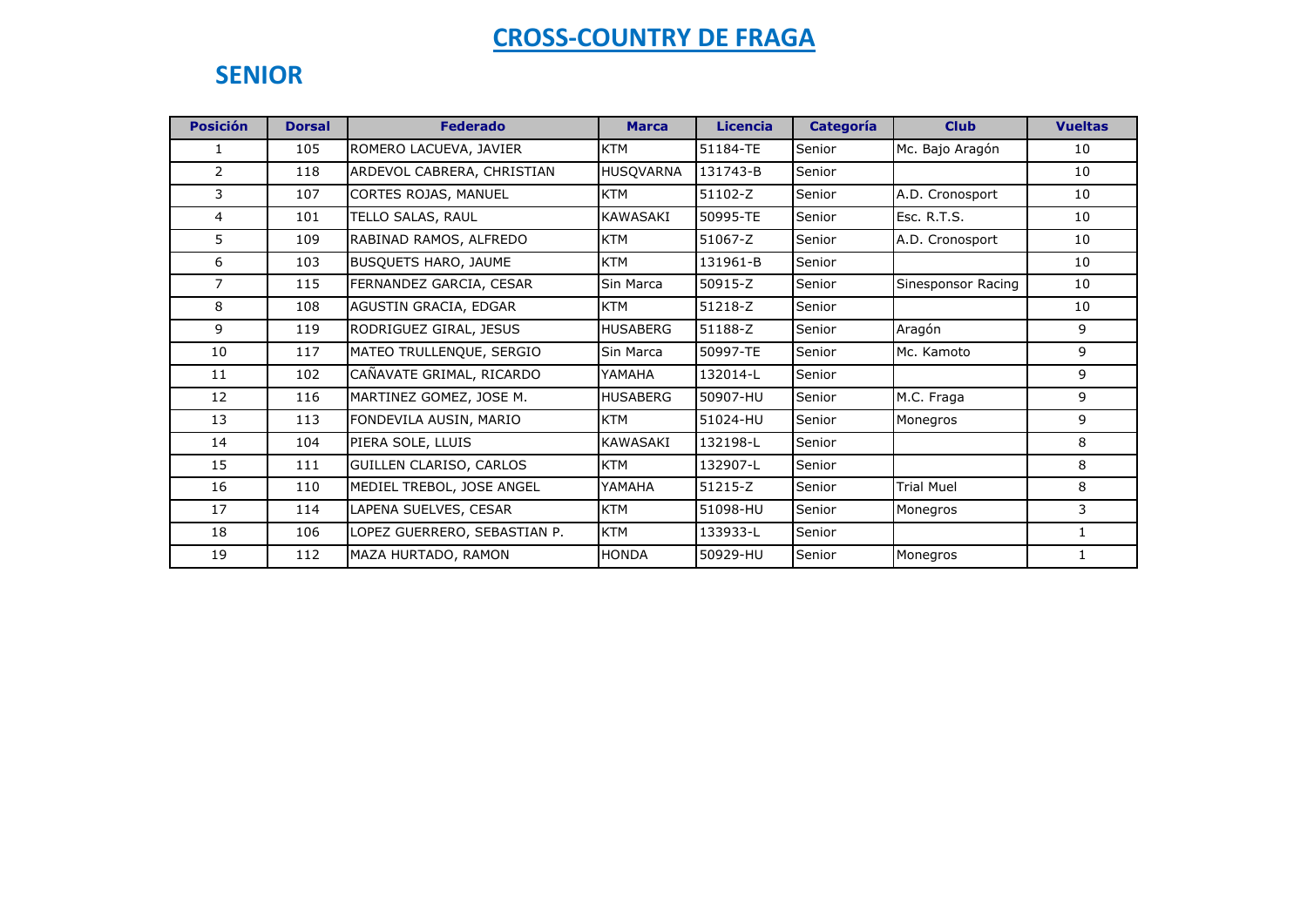### **JUNIOR**

| <b>Posición</b> | <b>Dorsal</b>  | <b>Federado</b>              | <b>Marca</b> | Licencia | <b>Categoría</b> | <b>Club</b>     | <b>Vueltas</b> |
|-----------------|----------------|------------------------------|--------------|----------|------------------|-----------------|----------------|
| $\mathbf{1}$    | 14             | <b>ESTEVE MAS, ROGER</b>     | YAMAHA       | 132401-L | Junior           |                 | 10             |
| $\overline{2}$  | 3              | FLORES GONZALEZ, ANTONIO     | <b>KTM</b>   | 51189-HU | Junior           | M.C. Fraga      | 10             |
| 3               | 25             | CANTONS TRIBO, TOMAS         | GAS-GAS      | 131986-L | Junior           |                 | 9              |
| $\overline{4}$  | 28             | GUIRAL DE DIOS, HECTOR       | <b>KTM</b>   | 51213-HU | Junior           | M.C. Fraga      | 9              |
| 5               | 30             | BALFAGON FIERRO, DIEGO       | KTM          | 51029-TE | Junior           | Mc. Kamoto      | 9              |
| 6               | $\mathbf{1}$   | ARFELIS ARNO, JORDI          | KTM          | 132020-L | Junior           |                 | 9              |
| $\overline{7}$  | $\overline{7}$ | VERS MACIA, JOSEP            | KTM          | 131963-B | Junior           |                 | 9              |
| 8               | 27             | ZAZURCA VILAR, RICARDO       | <b>KTM</b>   | 51217-HU | Junior           | M.C. Fraga      | 8              |
| 9               | 16             | BELTRAN FRANCO, DAVID        | <b>KTM</b>   | 51010-Z  | Junior           | A.D. Cronosport | 8              |
| 10              | 5              | CAMATS BRAVO, RAMON          | <b>KTM</b>   | 134170-L | Junior           |                 | 8              |
| 11              | 23             | COLOMINA FONTELLES, JORGE    | KTM          | 50924-HU | Junior           |                 | 8              |
| 12              | 31             | LAMIEL LEJ, JAIME            | <b>KTM</b>   | 51216-TE | Junior           | Mc. Kamoto      | 8              |
| 13              | $\overline{4}$ | SERRA RIUS, FERRAN           | <b>KTM</b>   | 134074-L | Junior           |                 | 8              |
| 14              | 15             | GONZALEZ GOMEZ, JOSEP MANEL  | <b>HONDA</b> | 131923-L | Junior           |                 | 8              |
| 15              | 17             | BESORA TARSA, ANTONI         | <b>KTM</b>   | 131912-L | Junior           |                 | 8              |
| 16              | 29             | LLOBET PARIS, RAMON          | GAS-GAS      | 133013-L | Junior           |                 | 8              |
| 17              | 34             | COMIN GONZALO, FERNANDO      | <b>HONDA</b> | 51163-Z  | Junior           | Mc. Andorra     | 8              |
| 18              | 13             | PIÑOL CAMI, JORDI            | <b>KTM</b>   | 132405-L | Junior           |                 | 8              |
| 19              | $\overline{2}$ | VILA ABELLANA, JAUME         | KTM          | 134061-L | Junior           | Independente    | 8              |
| 20              | 20             | VAGUER CARDONA, JORDI        | <b>KTM</b>   | 131913-L | Junior           |                 | 8              |
| 21              | 24             | REALES ROMERO, JUAN D.       | <b>KTM</b>   | 50923-HU | Junior           |                 | 8              |
| 22              | 19             | SUGARAÑES CREUS, VICENC      | <b>KTM</b>   | 132823-B | Junior           |                 | 8              |
| 23              | 33             | VALLES PALOS, JOSE MANUEL    | <b>KTM</b>   | 51053-TE | Junior           | Mc. Kamoto      | 8              |
| 24              | 10             | LASHERAS CARDIEL, ANGEL LUIS | <b>KTM</b>   | 51180-Z  | Junior           |                 | $\overline{7}$ |
| 25              | 32             | GÜALLAR PIQUER, ALEJANDRO    | YAMAHA       | 51212-TE | Junior           | Mc. Kamoto      | $\overline{7}$ |
| 26              | 18             | FALGUERA VILAMAJO, ORIOL     | GAS-GAS      | 131957-L | Junior           |                 | $\overline{7}$ |
| 27              | 26             | VALERA NAVARRO, JAVIER       | YAMAHA       | 50938-HU | Junior           | M.C. Fraga      | 6              |
| 28              | 6              | GARCIA TEMPRANO, DAVID       | KAWASAKI     | 51078-Z  | Junior           | Esc. R.T.S.     | 6              |
| 29              | 21             | FILLOLA HERNÁNDEZ, ISMAEL    | KTM          | 51063-Z  | Junior           | A.D. Cronosport | 6              |
| 30              | 89             | MONTANER SOTA, JOAN          | <b>TM</b>    | 133185-B | Junior           |                 | 5              |
| 31              | 8              | GASCON ZAPATA, ARTURO        | KAWASAKI     | 50996-Z  | Junior           | Esc. R.T.S.     | 5              |
| 32              | 72             | CONSUL REQUENA, DANIEL       | YAMAHA       | 50904-HU | Junior           | M.C. Fraga      | $\overline{4}$ |
| 33              | 12             | HERRERA TELLO, PABLO         | <b>KTM</b>   | 51106-Z  | Junior           | Esc. R.T.S.     | $\overline{4}$ |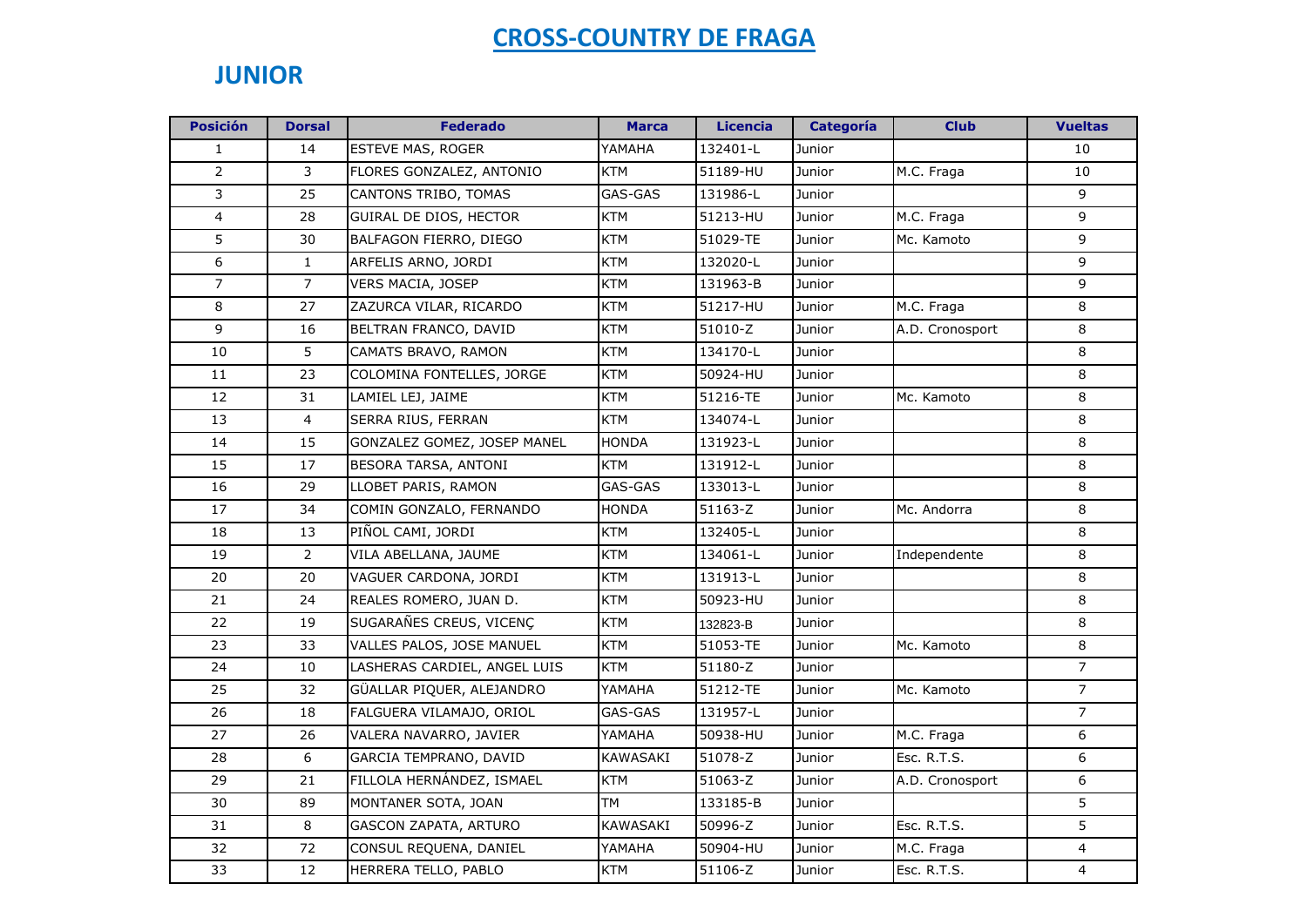|    | $\sim$ $\sim$<br><u>__</u> | <b>VICENTE</b><br><b>10SF</b><br>`ROC.<br>VAL.<br>◡ | YAMAHA | 51064-Z | IJunior | Cronosport<br>IA.D. |  |
|----|----------------------------|-----------------------------------------------------|--------|---------|---------|---------------------|--|
| -- | . .                        | DUAIGÜES.<br><b>ISAAC</b><br><b>DINES</b>           | YAMAHA | 132276- | Junior) |                     |  |